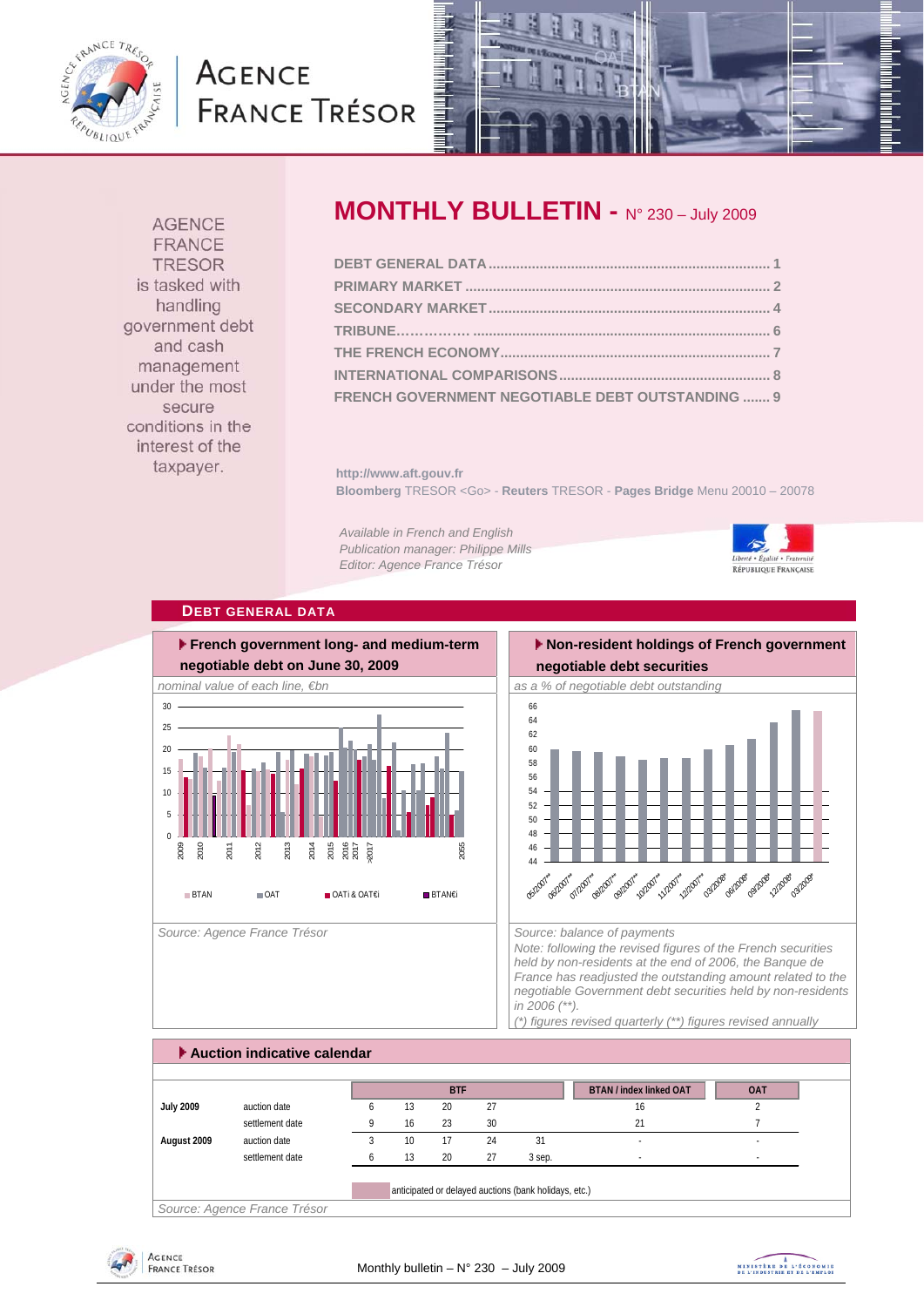#### **NEWS**

**Since the beginning of the year, French State financing has taken place under optimal conditions** 

Agence France Trésor has cancelled the auction scheduled for Thursday 6 August. To date, the AFT has issued €120.5bn for the medium and long term financing programme, net of €155bn in buybacks.

The completion rate of the mediumand long-term finance programme thus stands at 77.7%, against 70.4% at this time last year. This advance is notably due to the syndication of the new 30 year bond – the 4.50% OAT April 2041, €6bn of which has already been allocated. From now on, this bond will be auctioned.

The French state is thus particularly well positioned to successfully complete its financing programme. The AFT, working with primary dealers, has demonstrated its ability to adapt its offer during auctions. This has allowed it to absorb the increased number of issues under optimal conditions of both security and cost, and in the taxpayer's interest.

Issuance of BTANs, OATs and indexlinked securities will resume in September, according to a schedule drawn up by the AFT.

#### **PRIMARY MARKET**









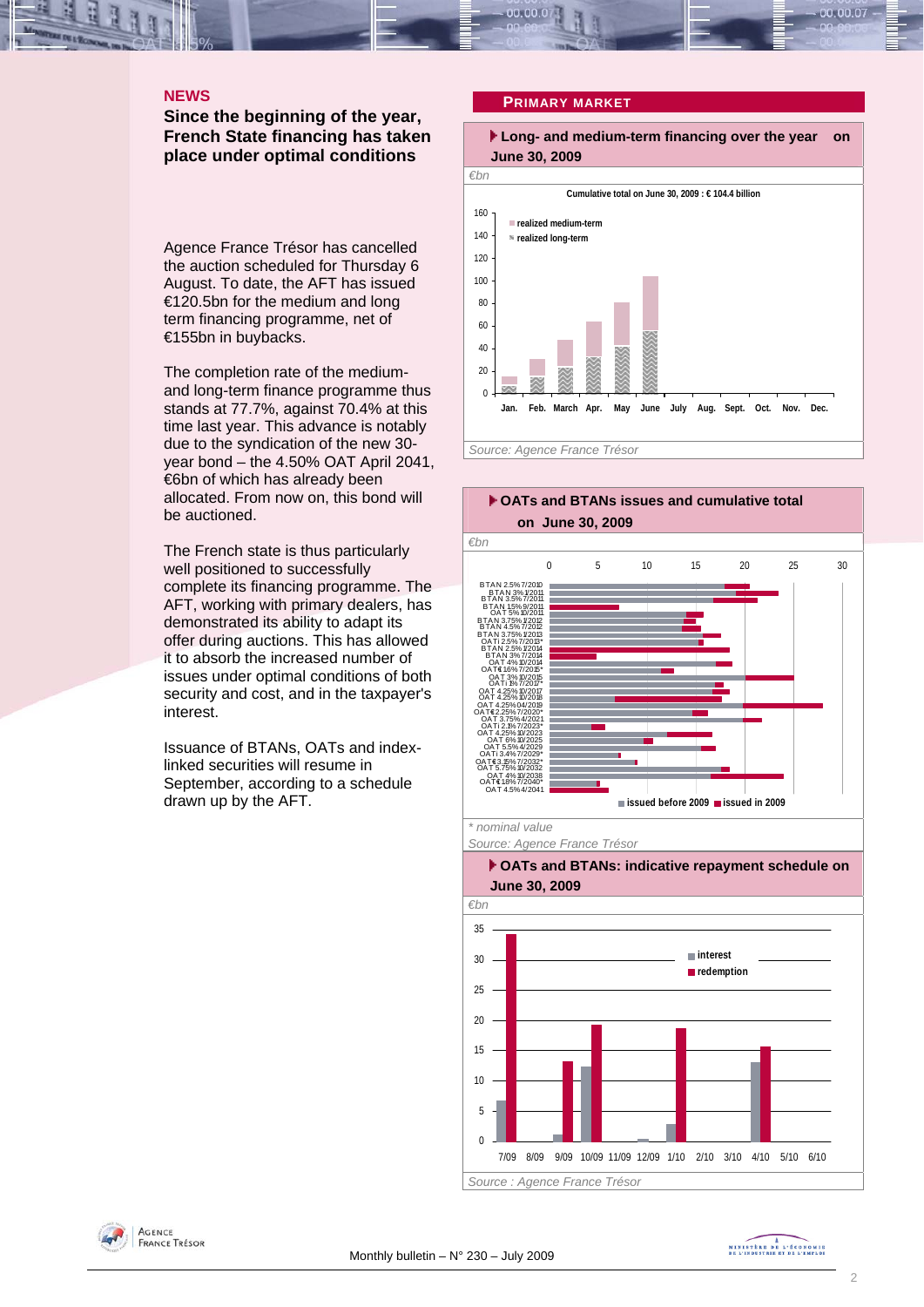#### **OAT and BTAN auctions – June 2009**

#### *€m*

Щ E

|                               | OAT 6 years | OAT 11 years        | OAT 13 years | BTAN 2 years        | BTAN 3 years  | BTAN 5 years | OAT€i 6 years       | OATi 14 years | OATi 15 years |
|-------------------------------|-------------|---------------------|--------------|---------------------|---------------|--------------|---------------------|---------------|---------------|
|                               | 10/25/2015  | 4/25/2021           | 10/25/2023   | 9/12/2011           | 7/12/2012     | 7/12/2014    | 7/25/2015           | 7/25/2023     |               |
|                               | 3.00%       | 3.75%               | 4,25%        | 1,50%               | 4.50%         | 3,00%        | 1,60%               | 2,10%         |               |
| <b>Auction date</b>           | 6/4/2009    | 6/4/2009            | 6/4/2009     | 6/18/2009           | 6/18/2009     | 6/18/2009    | 6/18/2009           | 6/18/2009     |               |
| Settlement date               | 6/9/2009    | 6/9/2009            | 6/9/2009     | 6/23/2009           | 6/23/2009     | 6/23/2009    | 6/23/2009           | 6/23/2009     |               |
| Amount announced              |             | $< 6.000 - 7.000 >$ |              | $< 7.000 - 8.500 >$ |               |              | $< 1.200 - 1.700 >$ |               |               |
| Bid amount                    | 4.065       | 3.695               | 4,065        | 6,545               | 3.750         | 8.795        | 1,178               | 1,303         |               |
| Amount served                 | 2,265       | 1,820               | 2,365        | 2.495               | 1,550         | 4,120        | 0.498               | 0,708         |               |
| of which: NCTs before auction | $\theta$    | 0                   | 0            | O                   | $\mathcal{O}$ | $\theta$     | $\theta$            | $\theta$      |               |
| NCTs after auction            | $\theta$    | 0                   | 0            | 0.247               | 0,345         | 0,608        | $\theta$            | 0.081         |               |
| <b>Total issued amount</b>    | 2.265       | 1.820               | 2,365        | 2.742               | 1,895         | 4,728        | 0,498               | 0.789         |               |
| Bid-to-cover ratio            | 1.79        | 2.03                | 1.72         | 2.62                | 2.42          | 2.13         | 2,37                | 1.84          |               |
| Weighted average price        | 98,51%      | 96,09%              | 99.00%       | 99.53%              | 106,92%       | 100,11%      | 101.50%             | 100,51%       |               |
| Yield to maturity             | 3.26%       | 4.17%               | 4.34%        | 1.72%               | 2,13%         | 2.98%        | 1.34%               | 2,06%         |               |
| Indexation coefficient*       |             | $\sim$              |              | $\sim$              | ٠             |              | 1,10078             | 1,02847       |               |
| * as of the settlement date   |             |                     |              |                     |               |              |                     |               |               |

00.00.0

 *Source: Agence France Trésor* 

|                            | <b>BTF</b> | <b>BTF</b> | <b>BTF</b> | <b>BTF</b> | <b>BTF</b> | <b>BTF</b> | <b>BTF</b> |
|----------------------------|------------|------------|------------|------------|------------|------------|------------|
|                            | 1 month    | 2 month    | 3 month    | 4 month    | 6 month    | 9 month    | 1 year     |
| <b>Auction date</b>        |            | 6/2/2009   | 6/2/2009   |            | 6/2/2009   |            | 6/2/2009   |
| Settlement date            |            | 6/4/2009   | 6/4/2009   |            | 6/4/2009   |            | 6/4/2009   |
| Maturity                   |            | 7/30/2009  | 9/3/2009   |            | 11/5/2009  |            | 6/3/2010   |
| <b>Total issued amount</b> |            | 1,585      | 3,698      |            | 2,095      |            | 2,813      |
| Weighted average rate      |            | 0,737%     | 0,741%     |            | 0,781%     |            | 0.880%     |
| <b>Auction date</b>        |            | 6/8/2009   | 6/8/2009   |            | 6/8/2009   |            | 6/8/2009   |
| Settlement date            |            | 6/11/2009  | 6/11/2009  |            | 6/11/2009  |            | 6/11/2009  |
| Maturity                   |            | 8/13/2009  | 9/3/2009   |            | 12/3/2009  |            | 6/3/2010   |
| <b>Total issued amount</b> |            | 1,611      | 3,900      |            | 2,747      |            | 2,235      |
| Weighted average rate      |            | 0,811%     | 0,825%     |            | 0,904%     |            | 1,066%     |
| <b>Auction date</b>        |            | 6/15/2009  | 6/15/2009  |            | 6/15/2009  |            | 6/15/2009  |
| Settlement date            |            | 6/18/2009  | 6/18/2009  |            | 6/18/2009  |            | 6/18/2009  |
| Maturity                   |            | 8/27/2009  | 9/17/2009  |            | 12/31/2009 |            | 6/3/2010   |
| <b>Total issued amount</b> |            | 2,125      | 3,708      |            | 1,586      |            | 2,681      |
| Weighted average rate      |            | 0.731%     | 0.748%     |            | 0.827%     |            | 0.965%     |
| <b>Auction date</b>        |            | 6/22/2009  | 6/22/2009  |            | 6/22/2009  |            |            |
| Settlement date            |            | 6/25/2009  | 6/25/2009  |            | 6/25/2009  |            |            |
| Maturity                   |            | 8/20/2009  | 9/17/2009  |            | 12/31/2009 |            |            |
| <b>Total issued amount</b> |            | 2,098      | 3,646      |            | 2,530      |            |            |
| Weighted average rate      |            | 0.683%     | 0.693%     |            | 0.771%     |            |            |
| <b>Auction date</b>        |            |            | 6/29/2009  |            | 6/29/2009  | 6/29/2009  | 6/29/2009  |
| Settlement date            |            |            | 7/2/2009   |            | 7/2/2009   | 7/2/2009   | 7/2/2009   |
| Maturity                   |            |            | 10/1/2009  |            | 12/31/2009 | 3/11/2010  | 7/1/2010   |
| <b>Total issued amount</b> |            |            | 3,847      |            | 1,614      | 1,585      | 2,778      |
| Weighted average rate      |            |            | 0.636%     |            | 0.757%     | 0.806%     | 0,913%     |



00.00.07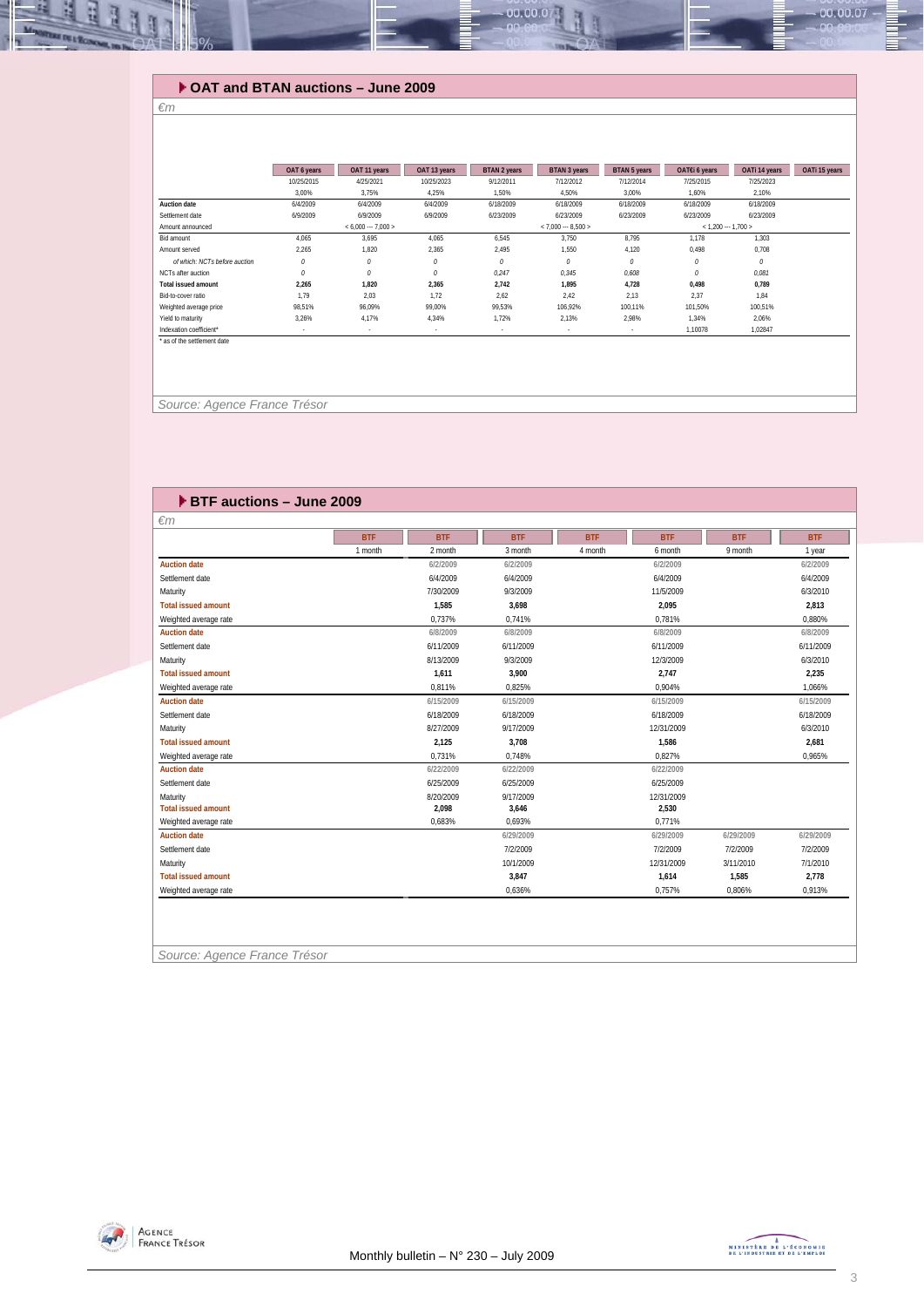

# **SECONDARY MARKET** 5

0

1

 $\overline{2}$ 

3

4







*(1) difference between the yield of the OAT 4% April 2013 and the yield of the OATi 2.5% July 2013 (2) difference between the yield of the OAT 5% April 2012 and the yield of the OAT€i 3% July 2012 (3) difference between the yield of the OAT 5.5% April 2029 and the yield of the OATi 3.4% July 2029 (4) difference between the yield of the OAT 5.75% October 2032 and the yield of the OAT€i 3.15% July 2032* 

| $\blacktriangleright$ Negotiable government debt and swaps |                              |          |         |          |         |         |          |            |             |  |
|------------------------------------------------------------|------------------------------|----------|---------|----------|---------|---------|----------|------------|-------------|--|
| $\varepsilon$ bn                                           |                              |          |         |          |         |         |          |            |             |  |
|                                                            | end                          | end      | end     | end      | end     | end     | end      | end of May | end of June |  |
|                                                            | 2002                         | 2003     | 2004    | 2005     | 2006    | 2007    | 2008     | 2009       | 2009        |  |
| Negotiable government debt                                 |                              |          |         |          |         |         |          |            |             |  |
| outstanding                                                | 717                          | 788      | 833     | 877      | 877     | 921     | 1,017    | 1,092      | 1,121       |  |
| OAT                                                        | 478                          | 512      | 552     | 593      | 610     | 641     | 681      | 697        | 711         |  |
| <b>BTAN</b>                                                | 151                          | 167      | 184     | 189      | 200     | 202     | 198      | 218        | 228         |  |
| <b>BTF</b>                                                 | 88                           | 109      | 97      | 95       | 66      | 78      | 138      | 177        | 182         |  |
| Swaps outstanding                                          | 61                           | 61       | 61      | 52       | 44      | 42      | 28       | 26         | 25          |  |
| Average maturity of the negotiable debt                    |                              |          |         |          |         |         |          |            |             |  |
| before swaps                                               | 5 years                      | 5 years  | 6 years | 6 years  | 7 years | 7 years | 6 years  | 6 years    | 6 years     |  |
|                                                            | 343 days                     | 297 days | 79 days | 267 days | 45 days | 51 days | 292 days | 251 days   | 267 days    |  |
| after swaps                                                | 5 years                      | 5 years  | 6 years | 6 years  | 7 years | 7 years | 6 years  | 6 years    | 6 years     |  |
|                                                            | 266 days                     | 235 days | 33 days | 228 days | 16 days | 29 days | 276 days | 237 days   | 253 days    |  |
|                                                            |                              |          |         |          |         |         |          |            |             |  |
|                                                            |                              |          |         |          |         |         |          |            |             |  |
|                                                            |                              |          |         |          |         |         |          |            |             |  |
|                                                            | Source: Agence France Trésor |          |         |          |         |         |          |            |             |  |



MINISTRE DE L'ÉCONOMIE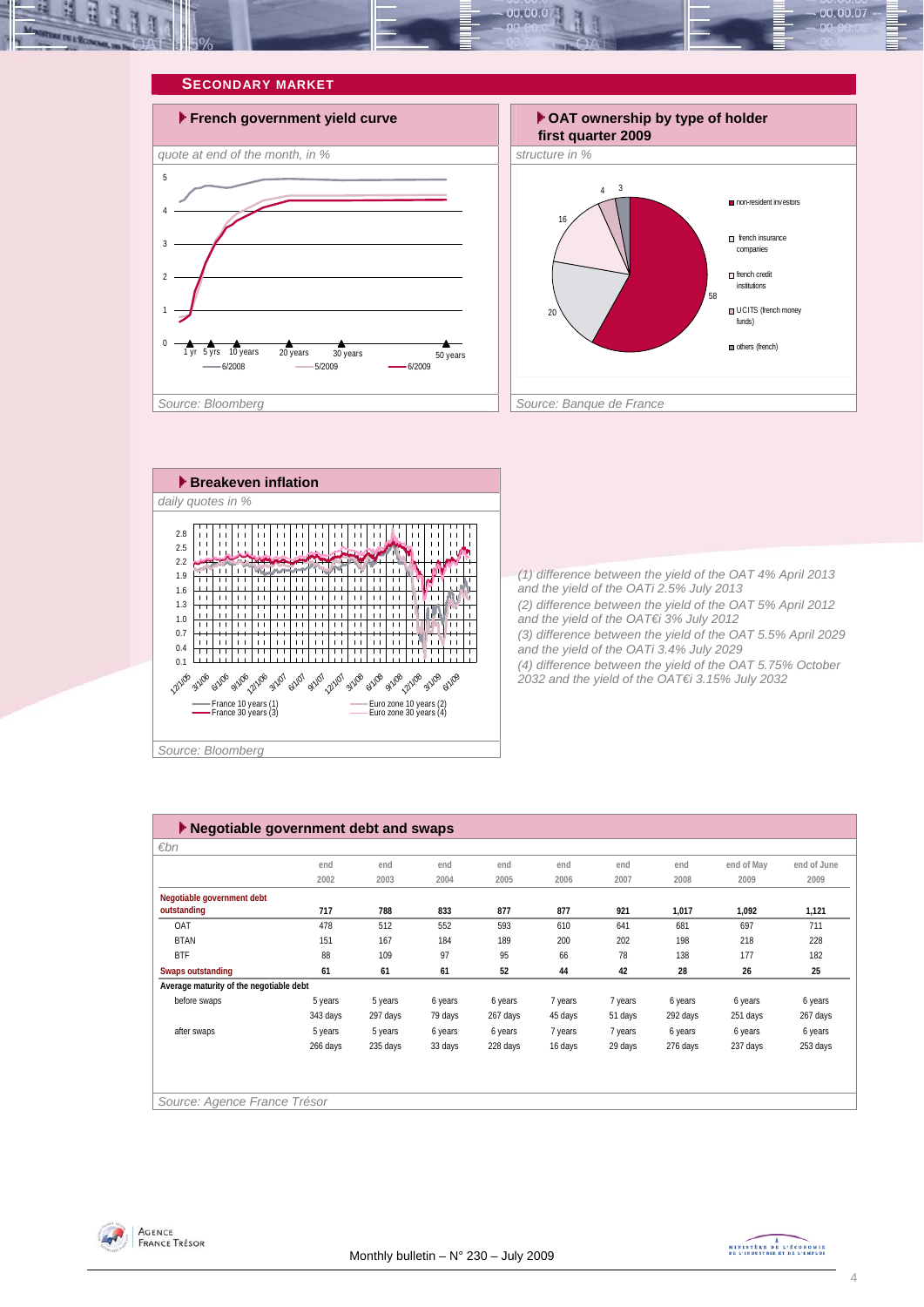





*Source: Euroclear France* 



MINISTRE DE L'ÉCONOMIE

00.00.07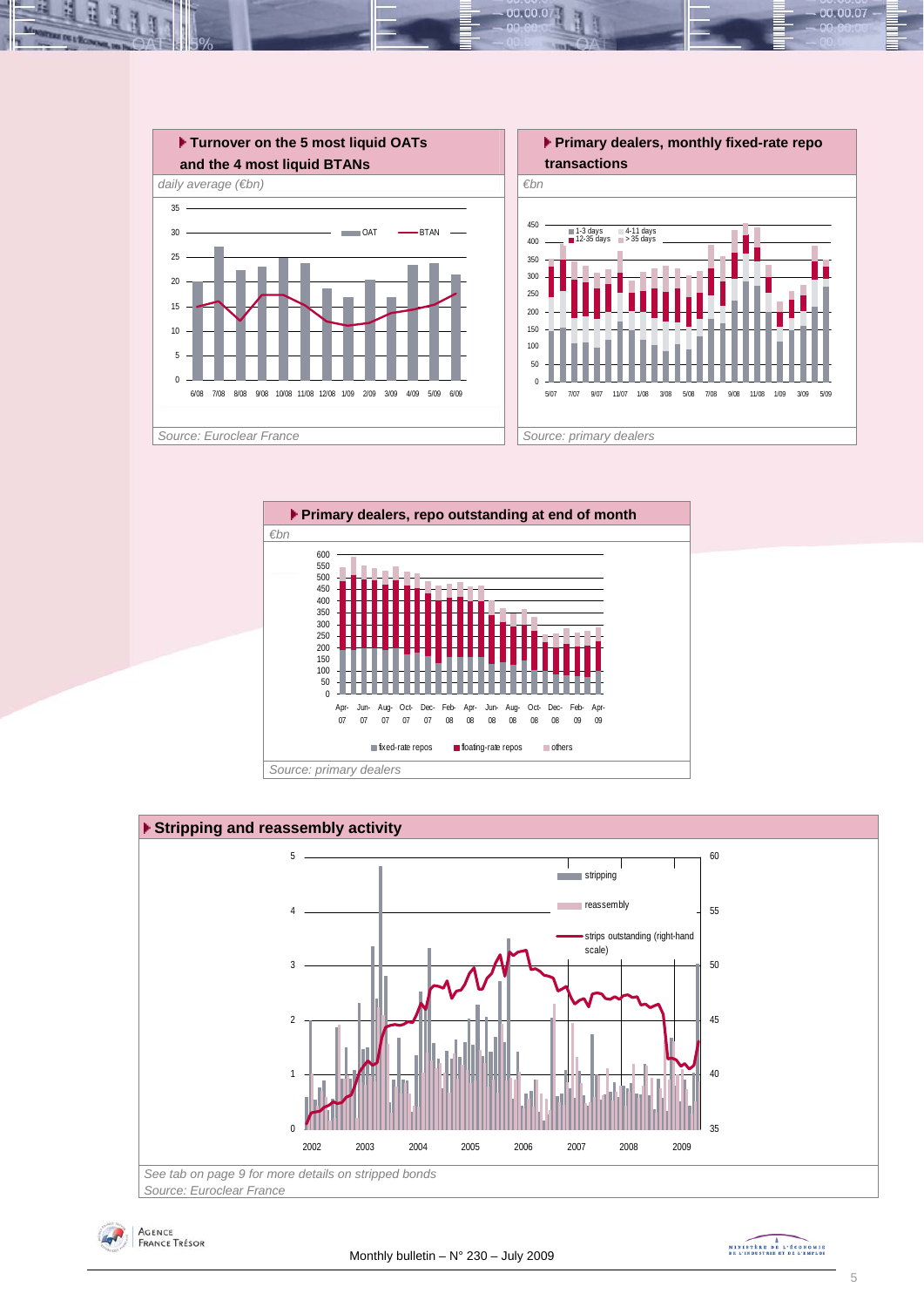#### **TRIBUNE**

### **Toward a huge recovery of the global manufacturing sector**

**By David Mackie, Head of Western European Economic Research – JP Morgan** 

The global manufacturing sector is poised on the edge of a dramatic recovery in the second half of the year. It looks likely that the pace of manufacturing output growth will run at around 8% annualized in the coming months, which would rival anything seen in the past two decades.

The clearest evidence of this global rebound is in Asia. Japanese manufacturing output looks to have grown at a 40% annualized pace in the second quarter already. The level of output in Japan in May had recovered almost a third of the output lost from last September through to



February this year. The evidence of recovery is not there yet in the official output data for the United States and Western Europe, but the conditions for strong growth in the second half are in place.

To some extent, a strong rebound in the global manufacturing sector should not be viewed as a great surprise. From late summer last year through to early this year, the global manufacturing sector experienced the worst recession since 1950, with an absolute decline in output of 14%. After a collapse of this magnitude, a decent rebound would not be unreasonable.

As the global recession worsened over the winter, many people became very concerned about the medium-term outlook due to the likely headwinds from increased saving by households and deleveraging by financial institutions. It is quite possible that these concerns are correct about the medium term, but it is important to recognise that even with structural headwinds, there is a business cycle which can push growth up strongly for a period. Even though it would have been correct back in 1994 to forecast a long period of deleveraging in Japan which would keep growth weak for a decade, it is noteworthy that the Japanese economy grew a strong annualized pace of 2.7% in 1995. This was a faster pace of growth than that seen in the US, the Euro area, or the UK.

One of the key drivers of growth in the short term is the inventory cycle. Manufacturing output was cut dramatically in the first half of this year relative to the pace of sales, as firms ran down inventory. In the coming months, firms need to lift output significantly to slow down the pace of inventory drawdown, even if sales remain stagnant. In the Euro area, for example, if the change in inventory were to return to zero by the end of the year, this alone would add 2% points to annualized GDP growth in each of the third and fourth quarters.

Whether or not there is any follow through in global growth next year, after the strong second half, depends on how final spending by households and corporates evolves. This is still a very open question. Regardless of the medium term outlook, the case for a strong second half is compelling.

*NB: this Agence France Trésor forum offers economists an opportunity to express their personal opinion. Thus, the above article strictly reflects the author's view, and should not be construed as expressing the viewpoints of Agence France Trésor or the Ministry of the Economy, Industry and Employment.* 

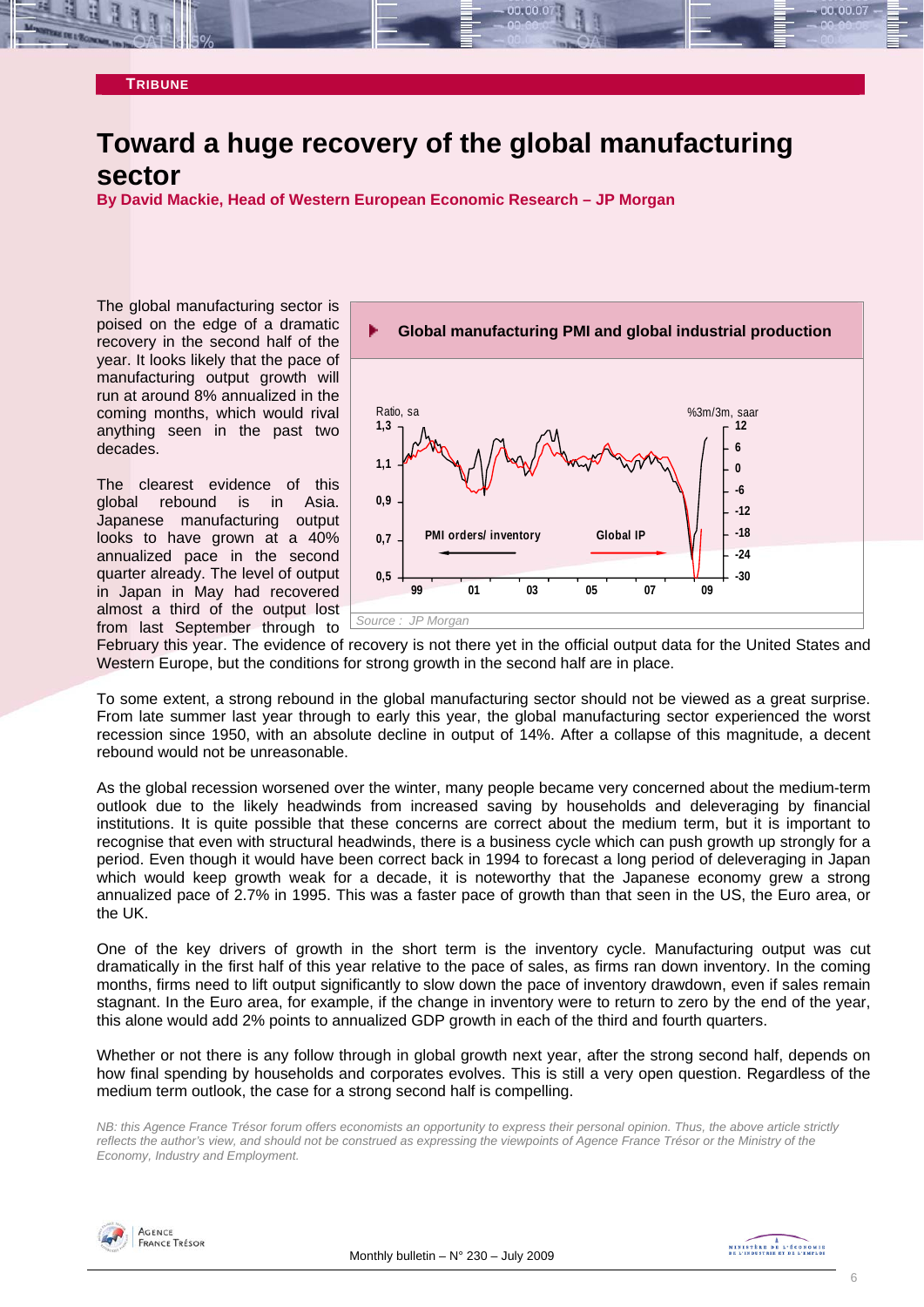

#### **THE FRENCH ECONOMY**

| $\blacktriangleright$ Macro-economic forecast |        |        |        |  |  |  |  |  |
|-----------------------------------------------|--------|--------|--------|--|--|--|--|--|
| Real growth rate as a %                       |        |        |        |  |  |  |  |  |
|                                               | 2008   | 2009   | 2010   |  |  |  |  |  |
| French GDP                                    | 0.4    | $-3.0$ | 0.5    |  |  |  |  |  |
| Household consumption                         | 1,1    | 0.3    | 0.7    |  |  |  |  |  |
| <b>Business investment</b>                    | 2,6    | $-9.4$ | $-1.2$ |  |  |  |  |  |
| Exports                                       | $-0.2$ | $-9.8$ | $-0.9$ |  |  |  |  |  |
| <b>Imports</b>                                | 0.8    | $-7.5$ | 0.6    |  |  |  |  |  |
| Consumer prices                               | 2.8    | 0.4    | 1.2    |  |  |  |  |  |
| (on an annual average basis)                  |        |        |        |  |  |  |  |  |
|                                               |        |        |        |  |  |  |  |  |

Source: Ministry of the Economy, Industry and Employment

#### **Execent economic indicators**

| Industrial output*, year-on-year       | $-13.4%$      | 5/2009     |
|----------------------------------------|---------------|------------|
| Household consumption*, year-on-year   | $-1.6%$       | 5/2009     |
| Unemployment rate (ILO)                | 8.7%          | 3/2009     |
| Consumer prices, year-on-year          |               |            |
| all items                              | $-0.5%$       | 6/2009     |
| all items excluding tobacco            | $-0.5%$       | 6/2009     |
| Trade balance, fob-fob, sa             | $-2.7$ FUR bn | 5/2009     |
| п<br>×.                                | $-3.8$ FUR bn | 4/2009     |
| Current account balance, sa            | $-2.2$ FUR bn | 5/2009     |
| п<br>u                                 | $-3.5$ EUR bn | 4/2009     |
| 10-year constant maturity rate (TEC10) | 3.72%         | 06/30/2009 |
| 3-month interest rate (Euribor)        | 1.099%        | 06/30/2009 |
| EUR / USD                              | 1.4134        | 06/30/2009 |
| FUR / JPY                              | 135.51        | 06/30/2009 |
| *manufactured goods -                  |               |            |

*Source: Insee; Ministry of the Economy, Industry and Employment; Banque de France* 





| ► Government budget monthly position                                     |          |          |          |                                                                      |  |  |  |  |  |
|--------------------------------------------------------------------------|----------|----------|----------|----------------------------------------------------------------------|--|--|--|--|--|
|                                                                          |          |          |          |                                                                      |  |  |  |  |  |
|                                                                          |          |          |          |                                                                      |  |  |  |  |  |
|                                                                          |          |          |          |                                                                      |  |  |  |  |  |
| 2007                                                                     | 2008     | 2007     | 2008     | 2009                                                                 |  |  |  |  |  |
|                                                                          |          |          |          |                                                                      |  |  |  |  |  |
| $-38,19$                                                                 | $-56.99$ | $-30.85$ | $-31,04$ | $-61,56$                                                             |  |  |  |  |  |
| 299,22                                                                   | 291,12   | 113,55   | 116,35   | 90.51                                                                |  |  |  |  |  |
| 337,41                                                                   | 348,11   | 144,40   | 147,39   | 152,07                                                               |  |  |  |  |  |
|                                                                          |          |          |          |                                                                      |  |  |  |  |  |
| $-0,21$                                                                  | 0,40     | $-19,70$ | $-19,02$ | $-27,13$                                                             |  |  |  |  |  |
|                                                                          |          |          |          |                                                                      |  |  |  |  |  |
| $-38.40$                                                                 | $-56.59$ | $-50.55$ | $-50.06$ | $-88.69$                                                             |  |  |  |  |  |
|                                                                          |          |          |          |                                                                      |  |  |  |  |  |
| Source: Ministry of the Budget, Public Accounts and the Civil<br>Service |          |          |          |                                                                      |  |  |  |  |  |
|                                                                          |          |          |          | end of May level<br>for more information: http://www.budget.gouv.fr/ |  |  |  |  |  |

#### **Public finance: general government deficit and debt**  *€bn As a % of GDP*



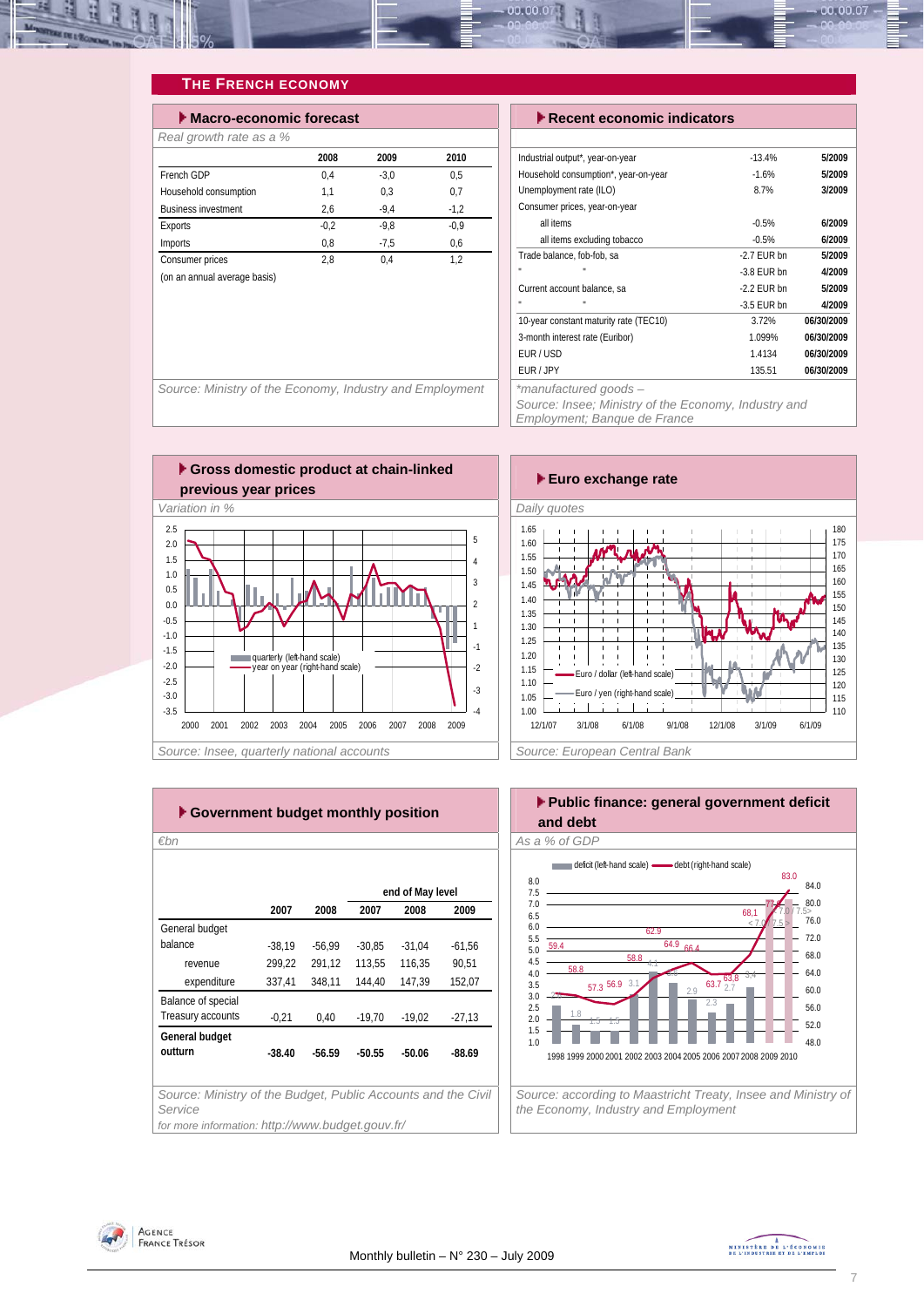|    | ▶ Timetable for the release of French economic indicators |    |                                                     |  |  |  |  |  |
|----|-----------------------------------------------------------|----|-----------------------------------------------------|--|--|--|--|--|
|    | <b>July 2009</b>                                          |    | August 2009                                         |  |  |  |  |  |
|    | Gross foreign exchange reserves in June                   |    | Gross foreign exchange reserves in July             |  |  |  |  |  |
|    | Foreign trade in May                                      |    | Foreign trade in June                               |  |  |  |  |  |
| 10 | Central government budget: statement at end of May        | 10 | Industrial output in June                           |  |  |  |  |  |
| 10 | Industrial output in May                                  | 11 | Central government budget: statement at end of June |  |  |  |  |  |
| 10 | Balance of payments in May                                | 12 | Consumer prices: provisional index for July         |  |  |  |  |  |
| 16 | Consumer prices: index for June                           | 12 | Balance of payments in June                         |  |  |  |  |  |
| 22 | Household consumption of manufactured goods in June       | 13 | Quarterly national accounts: first results Q2-2009  |  |  |  |  |  |
| 23 | Industrial trends: monthly survey for July                | 14 | Payroll employment: provisional results Q2-2009     |  |  |  |  |  |
| 24 | Household confidence survey: July survey                  | 14 | Wages: provisional statistics Q2-2009               |  |  |  |  |  |
| 27 | Job seekers in June                                       | 25 | New building starts in July                         |  |  |  |  |  |
| 28 | Industrial trends: quarterly survey for July              | 25 | Sales of new dwelling units: Q2-2009                |  |  |  |  |  |
| 29 | Industrial producer prices: June index                    | 26 | Job seekers in July                                 |  |  |  |  |  |
| 31 | Net foreign exchange reserves in June                     | 28 | Industrial investments: July survey                 |  |  |  |  |  |
|    |                                                           | 31 | Net foreign exchange reserves un July               |  |  |  |  |  |
|    | Harmonized index of consumer prices – Eurozone (Eurostat) |    |                                                     |  |  |  |  |  |

00.00.07

*Harmonized index of consumer prices – Eurozone (Eurostat) Index for June: July 15 Index for July: August 14* 

#### **INTERNATIONAL COMPARISONS**





즤 IJ

Ŀ

 $0.00007 -$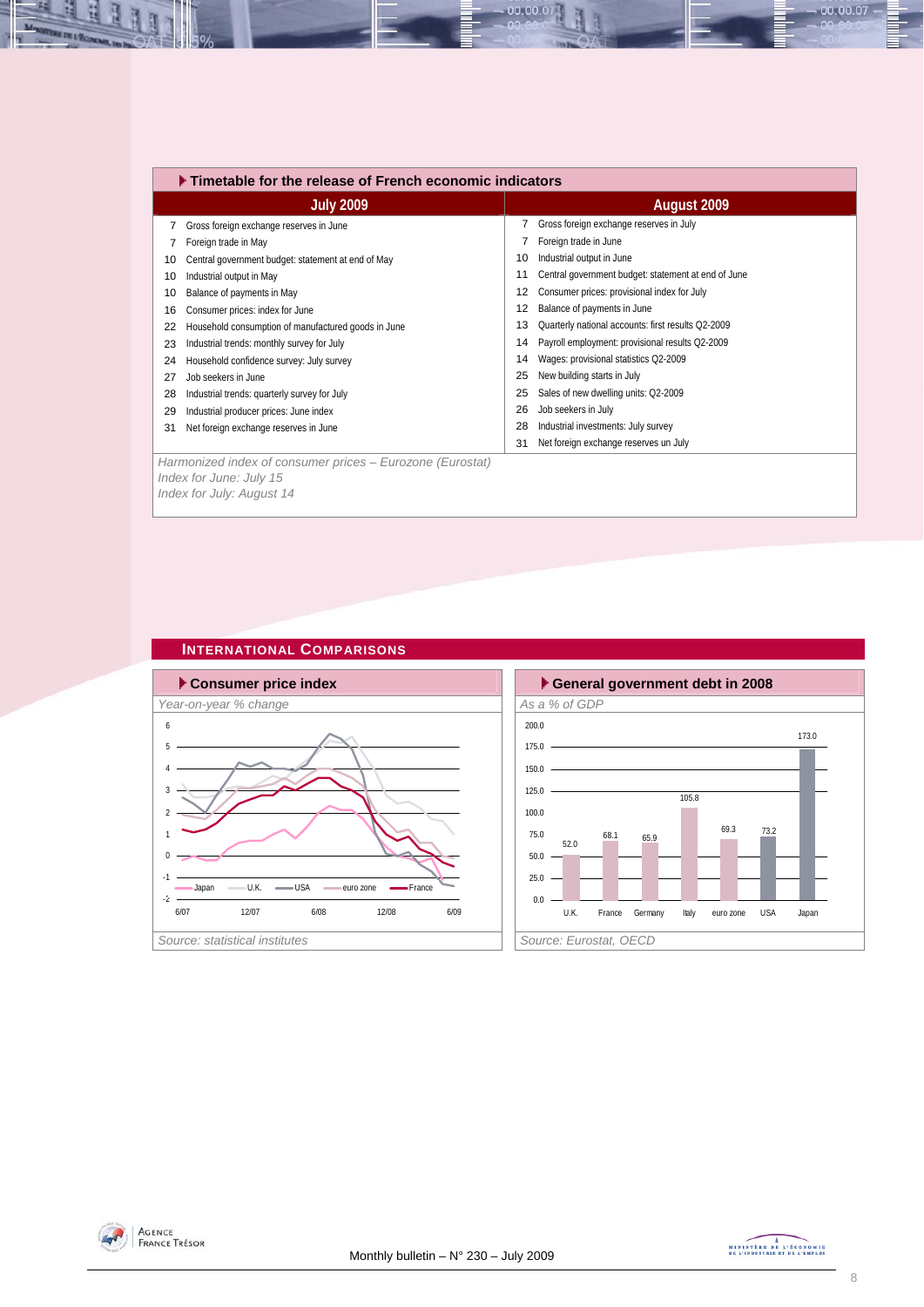#### **FRENCH GOVERNMENT NEGOTIABLE DEBT OUTSTANDING -** *DETTE NEGOCIABLE DE L'ETAT*

 $-00.00.07$ 

#### **OAT au 30 juin 2009** */ fungible Treasury bonds at June 30, 2009*

*En euros* 

≌

| <b>CODE ISIN</b><br><b>Euroclear France</b> | Libellé de l'emprunt /<br>Bond                                                                                                                                                                                                                                                                                                                                                                                                                  | Encours / Outstanding                | Coefficient d'indexation /<br>indexation coefficient | Valeur nominale/ démembré<br>face value | /stripped               | <b>CODE ISIN</b><br><b>Euroclear France</b> | Libellé de l'emprunt /<br>Bond                             | <b>Encours / Outstanding</b>                     | Coefficient d'indexation<br>/ indexation coefficient | Valeur nominale/ face value | démembré<br>/stripped    |
|---------------------------------------------|-------------------------------------------------------------------------------------------------------------------------------------------------------------------------------------------------------------------------------------------------------------------------------------------------------------------------------------------------------------------------------------------------------------------------------------------------|--------------------------------------|------------------------------------------------------|-----------------------------------------|-------------------------|---------------------------------------------|------------------------------------------------------------|--------------------------------------------------|------------------------------------------------------|-----------------------------|--------------------------|
|                                             | Échéance 2009                                                                                                                                                                                                                                                                                                                                                                                                                                   | 35 433 571 459                       |                                                      |                                         |                         |                                             | Échéance 2018                                              | 38 963 000 000                                   |                                                      |                             |                          |
| FR00005714241<br>FR0000186199               | OATi 3% 25 juillet 2009<br>OAT 4% 25 octobre 2009                                                                                                                                                                                                                                                                                                                                                                                               | 16 209 434 421 (1)<br>19 224 137 038 | 1,17789                                              | (13 761 416 109)                        | $\Omega$<br>450 533 000 | FR0010604983<br>FR0010670737                | OAT 4% 25 avril 2018<br>OAT 4,25% 25 octobre 2018          | 21 294 000 000<br>17 669 000 000                 |                                                      |                             | 133 250 000<br>6 200 000 |
|                                             | Échéance 2010                                                                                                                                                                                                                                                                                                                                                                                                                                   | 31 642 742 970                       |                                                      |                                         |                         |                                             | Échéance 2019                                              | 36 863 468 664                                   |                                                      |                             |                          |
| FR0000186603                                | OAT 5,5% 25 avril 2010                                                                                                                                                                                                                                                                                                                                                                                                                          | 15 791 719 352                       |                                                      |                                         | 510 720 000             | FR0000189151                                | OAT 4,25% 25 avril 2019                                    | 28 002 000 000                                   |                                                      |                             | 196 790 000              |
| FR0000187023                                | OAT 5.5% 25 octobre 2010                                                                                                                                                                                                                                                                                                                                                                                                                        | 15 851 023 618                       |                                                      |                                         | 876 783 000             | FR0000570921                                | OAT 8,5% 25 octobre 2019                                   | 8 844 392 893                                    |                                                      |                             | 4 042 786 000            |
| FR0000570731                                | Échéance 2011<br>OAT 6,5% 25 avril 2011                                                                                                                                                                                                                                                                                                                                                                                                         | 52 075 000 902<br>19 572 445 710     |                                                      |                                         | 803 930 000             | FR0000570954 C                              | ETAT 9,82% 31 décembre 2019<br>Échéance 2020               | 17 075 771 (2)<br>18 233 573 040                 |                                                      | (6692154)                   |                          |
| FR00100943751                               | OATi 1,6% 25 juillet 2011                                                                                                                                                                                                                                                                                                                                                                                                                       | 16 847 668 860 (1)                   | 1,10022                                              | (15 313 000 000)                        | $\cap$                  | FR00100505591                               | OAT€i 2,25% 25 juillet 2020                                | 18 233 573 040 (1)                               | 1,12428                                              | (16 218 000 000)            | $\cap$                   |
| FR0000187874                                | OAT 5% 25 octobre 2011                                                                                                                                                                                                                                                                                                                                                                                                                          | 15 654 886 332                       |                                                      |                                         | 309 091 000             |                                             | Échéance 2021                                              | 21 677 000 000                                   |                                                      |                             |                          |
|                                             | Échéance 2012                                                                                                                                                                                                                                                                                                                                                                                                                                   | 59 047 770 163                       |                                                      |                                         |                         | FR0010192997                                | OAT 3,75% 25 avril 2021                                    | 21 677 000 000                                   |                                                      |                             | 368 740 000              |
| FR0000188328                                | OAT 5% 25 avril 2012                                                                                                                                                                                                                                                                                                                                                                                                                            | 17 169 110 580                       |                                                      |                                         | 511 950 000             |                                             | Échéance 2022                                              | 1 243 939 990                                    |                                                      |                             |                          |
| FR00001880131                               | OATEI 3% 25 juillet 2012                                                                                                                                                                                                                                                                                                                                                                                                                        | 16 838 839 320 (1)                   | 1,16178                                              | (14 494 000 000)                        |                         | FR0000571044                                | OAT 8,25% 25 avril 2022                                    | 1 243 939 990                                    |                                                      |                             | 809 250 000              |
| FR0000188690                                | OAT 4.75% 25 octobre 2012                                                                                                                                                                                                                                                                                                                                                                                                                       | 19 554 122 924                       |                                                      |                                         | 397 296 000             | FR0000571085                                | Échéance 2023<br>OAT 8,5% 25 avril 2023                    | 33 101 131 353<br>10 606 195 903                 |                                                      |                             | 6 866 935 000            |
| FR0000570780                                | OAT 8,5% 26 décembre 2012                                                                                                                                                                                                                                                                                                                                                                                                                       | 5 485 697 339                        |                                                      |                                         |                         | FR0010585901 I                              | OATi 2,1% 25 juillet 2023                                  | 5 881 935 450 (1)                                | 1,02885                                              | (5717 000 000)              |                          |
|                                             | Échéance 2013                                                                                                                                                                                                                                                                                                                                                                                                                                   | 56 372 019 299                       |                                                      |                                         |                         | FR0010466938                                | OAT 4.25% 25 octobre 2023                                  | 16 613 000 000                                   |                                                      |                             | 293 902 000              |
| FR0000188989                                | OAT 4% 25 avril 2013                                                                                                                                                                                                                                                                                                                                                                                                                            | 19 827 183 879                       |                                                      |                                         | 143 150 000             |                                             |                                                            |                                                  |                                                      |                             |                          |
| FR00001889551                               | OATi 2,5% 25 juillet 2013                                                                                                                                                                                                                                                                                                                                                                                                                       | 17 570 077 741 (1)                   | 1,11784                                              | (15717882471)                           |                         | FR0000571150                                | Échéance 2025<br>OAT 6% 25 octobre 2025                    | 10 610 928 118<br>10 610 928 118                 |                                                      |                             | 2 924 677 000            |
| FR0010011130                                | OAT 4% 25 octobre 2013                                                                                                                                                                                                                                                                                                                                                                                                                          | 18 974 757 679                       |                                                      |                                         | 242 920 000             |                                             |                                                            |                                                  |                                                      |                             |                          |
|                                             | Échéance 2014                                                                                                                                                                                                                                                                                                                                                                                                                                   | 37 908 724 224                       |                                                      |                                         |                         |                                             | Échéance 2028                                              | 16 173 709                                       |                                                      |                             |                          |
| FR0010061242                                | OAT 4% 25 avril 2014                                                                                                                                                                                                                                                                                                                                                                                                                            | 19 254 752 234                       |                                                      |                                         | 119 375 000             | FR0000571226 C                              | OAT zéro coupon 28 mars 2028                               | 16 173 709 (3)                                   |                                                      | (46232603)                  |                          |
| FR0010112052                                | OAT 4% 25 octobre 2014                                                                                                                                                                                                                                                                                                                                                                                                                          | 18 653 971 990                       |                                                      |                                         | 122 550 000             |                                             | Échéance 2029                                              | 25 507 476 256                                   |                                                      |                             |                          |
|                                             | Échéance 2015                                                                                                                                                                                                                                                                                                                                                                                                                                   | 58 439 607 313                       |                                                      |                                         |                         | FR0000571218<br>FR00001864131               | OAT 5,5% 25 avril 2029                                     | 16 990 880 458                                   |                                                      |                             | 2657516000               |
| FR0010163543                                | OAT 3,5% 25 avril 2015                                                                                                                                                                                                                                                                                                                                                                                                                          | 19 388 313 893                       |                                                      |                                         | 148 650 000             |                                             | OATi 3,4% 25 juillet 2029<br>Échéance 2032                 | 8516595798<br>(1)<br>28 660 353 470              | 1,17290                                              | (7 261 144 000)             |                          |
| FR00101355251                               | OATEI 1,6% 25 juillet 2015                                                                                                                                                                                                                                                                                                                                                                                                                      | 14 011 293 420 (1)                   | 1,10169                                              | (12 718 000 000)                        | $\overline{0}$          | FR00001887991                               | OAT€i 3,15% 25 juillet 2032                                | 10 251 030 870 (1)                               | 1,13913                                              | (8 999 000 000)             |                          |
| FR0010216481                                | OAT 3% 25 octobre 2015                                                                                                                                                                                                                                                                                                                                                                                                                          | 25 040 000 000                       |                                                      |                                         | 270 394 000             | FR0000187635                                | OAT 5.75% 25 octobre 2032                                  | 18 409 322 600                                   |                                                      |                             | 6785599000               |
|                                             | Échéance 2016                                                                                                                                                                                                                                                                                                                                                                                                                                   | 42 483 000 000                       |                                                      |                                         |                         |                                             | Échéance 2035                                              | 15 614 000 000                                   |                                                      |                             |                          |
| FR0010288357                                | OAT 3,25% 25 avril 2016                                                                                                                                                                                                                                                                                                                                                                                                                         | 20 461 000 000                       |                                                      |                                         | 32 550 000              | FR0010070060                                | OAT 4.75% 25 avril 2035                                    | 15 614 000 000                                   |                                                      |                             | 3 370 786 000            |
| FR0000187361                                | OAT 5% 25 octobre 2016                                                                                                                                                                                                                                                                                                                                                                                                                          | 22 022 000 000                       |                                                      |                                         | 1 169 730 000           |                                             | Échéance 2038                                              | 23 889 000 000                                   |                                                      |                             |                          |
|                                             | Échéance 2017                                                                                                                                                                                                                                                                                                                                                                                                                                   | 57 278 459 660                       |                                                      |                                         |                         | FR0010371401                                | OAT 4% 25 octobre 2038                                     | 23 889 000 000                                   |                                                      |                             | 3 455 800 000            |
| FR0010415331                                | OAT 3,75% 25 avril 2017                                                                                                                                                                                                                                                                                                                                                                                                                         | 19 990 000 000                       |                                                      |                                         | 207 000 000             |                                             | Échéance 2040                                              | 5 349 813 300                                    |                                                      |                             |                          |
| FR00102351761                               | OATi 1% 25 juillet 2017                                                                                                                                                                                                                                                                                                                                                                                                                         | 18 876 459 660 (1)                   | 1,06131                                              | (17 786 000 000)                        | $\Omega$                | FR00104473671                               | OATEi 1,8% 25 juillet 2040                                 | 5 349 813 300 (1)                                | 1,05519                                              | (5 070 000 000)             |                          |
| FR0010517417                                | OAT 4,25% 25 octobre 2017                                                                                                                                                                                                                                                                                                                                                                                                                       | 18 412 000 000                       |                                                      |                                         | 221 700 000             |                                             | Échéance 2041                                              | 6 000 000 000                                    |                                                      |                             |                          |
|                                             |                                                                                                                                                                                                                                                                                                                                                                                                                                                 |                                      |                                                      |                                         |                         | FR0010773192                                | OAT 4.5% 25 avril 2041                                     | 6 000 000 000                                    |                                                      |                             | 1 100 000 000            |
|                                             |                                                                                                                                                                                                                                                                                                                                                                                                                                                 |                                      |                                                      |                                         |                         | FR0010171975                                | Échéance 2055<br>OAT 4% 25 avril 2055                      | 14 926 000 000<br>14 926 000 000                 |                                                      |                             | 3 574 437 000            |
|                                             |                                                                                                                                                                                                                                                                                                                                                                                                                                                 |                                      |                                                      |                                         |                         |                                             |                                                            |                                                  |                                                      |                             |                          |
|                                             |                                                                                                                                                                                                                                                                                                                                                                                                                                                 |                                      |                                                      |                                         |                         |                                             |                                                            | <b>Total OAT / total fungible Treasury bonds</b> |                                                      |                             | 711 336 753 890          |
|                                             | (1) Encours OAT indexées = valeur nominale x coefficient d'indexation / indexed bonds outstanding = face value x indexation coefficient<br>(2) y compris intérêts capitalisés au 31/12/2008 / including coupons capitalized at 12/31/2008 ; non offerte à la souscription / not open to subscription                                                                                                                                            |                                      |                                                      |                                         |                         |                                             |                                                            | Encours démembré /stripped outstanding           |                                                      |                             | 43 124 990 000           |
|                                             | (3) valeur actualisée au 28/03/2009 / actualized value at 03/28/2009 ; non offerte à la souscription / not open to subscription<br>OATi: OAT indexée sur l'indice français des prix à la consommation (hors tabac) / OAT indexed on the French consumer price index (excluding tobacco)<br>OAT€i : OAT indexée sur l'indice des prix à la consommation harmonisé de la zone euro (hors tabac) / OAT indexed on the eurozone harmonized index of |                                      |                                                      |                                         |                         |                                             | En % des lignes démembrables<br>As a % of strippable bonds |                                                  |                                                      |                             | 6,11%                    |
| consumer price (excluding tobacco)          |                                                                                                                                                                                                                                                                                                                                                                                                                                                 |                                      |                                                      |                                         |                         |                                             | Durée de vie moyenne                                       |                                                  |                                                      |                             | 9 ans et 321 jours       |
|                                             |                                                                                                                                                                                                                                                                                                                                                                                                                                                 |                                      |                                                      |                                         |                         |                                             | Average maturity                                           |                                                  |                                                      |                             | 9 years and 321 days     |





 $-000007$ 

na na